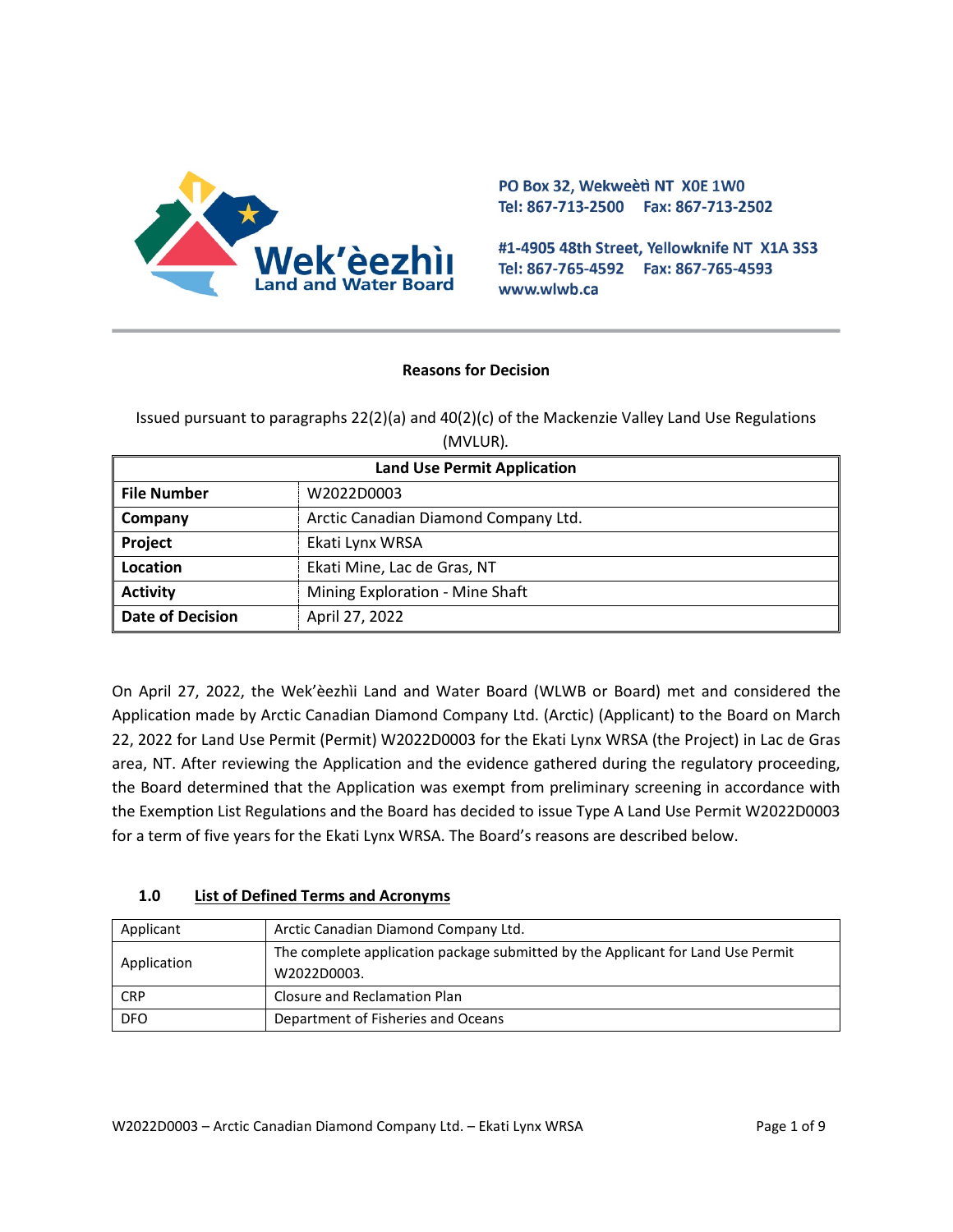| <b>Distribution List</b> | The list of individuals and organizations to whom materials from this regulatory |
|--------------------------|----------------------------------------------------------------------------------|
|                          | proceeding were circulated. <sup>1</sup>                                         |
| EA                       | <b>Environmental Assessment</b>                                                  |
| <b>ECCC</b>              | Environment and Climate Change Canada                                            |
| <b>GNWT</b>              | Government of the Northwest Territories                                          |
| <b>GNWT-ENR</b>          | Government of the Northwest Territories – Environment and Natural Resources      |
| Inspector                | An Inspector designated under subsection 84(1) of the Mackenzie Valley Resource  |
|                          | <b>Management Act</b>                                                            |
| <b>LWBs</b>              | Land and Water Boards of the Mackenzie Valley                                    |
| <b>MVLUR</b>             | <b>Mackenzie Valley Land Use Regulations</b>                                     |
| <b>MVLWB or Board</b>    | Mackenzie Valley Land and Water Board                                            |
| <b>MVRMA</b>             | Mackenzie Valley Resource Management Act                                         |
| Minister                 | Minister of the Government of the Northwest Territories (GNWT) - Lands           |
| <b>ORS</b>               | Online Review System (https://new.onlinereviewsystem.ca/reviews)                 |
| Party                    | As per the MVLWB Rules of Procedures, an applicant, a person, or an organization |
|                          | participating in this regulatory process.                                        |
| Permit                   | Land Use Permit W2022D0003                                                       |
| Project                  | Ekati Lynx WRSA, the undertaking as described in Part A of the Permit.           |
| <b>Review Board</b>      | Mackenzie Valley Environmental Impact Review Board                               |
| <b>SCP</b>               | Spill Contingency Plan                                                           |
| <b>Standard Permit</b>   | <b>MVLWB Standard Land Use Permit Conditions Template</b>                        |
| Conditions               |                                                                                  |
| TG                       | Tłįcho Government                                                                |
| <b>WLWB or Board</b>     | Wek'èezhìi Land and Water Board                                                  |
| <b>WMP</b>               | Waste Management Plan                                                            |

# **2.0 Summary of Application**

On March 22, 2022, the Applicant submitted an application for a new Permit W2022D0003 (the Application).<sup>[2](#page-1-1)</sup> The Application is to construct waste rock pile at the Lynx Waste Rock Storage Area on the Ekati Claim Block. The activities include: construction of a waste rock pile; construction of a temporary kimberlite ore storage pad; construction of a crusher pad; construction of a road connecting Misery Haul Road to the Winter access road; storage of granite waste rock and temporary storage of kimberlite ore; storage of fuel; and, storage of equipment to support operations. These activities are located within the Wek'èezhìi Resource Management Area. The WLWB had issued Land Use Permit W2015D0005 on June 5, 2015, for a period of five years for the Lynx Waste Rock Storage Area (WRSA). On April 16, 2020, the Board approved an extension to the Permit (W2015D0005) for a period of two years. The purpose of this Application (W2022D0003) is to continue to construct waste rock pile at the Lynx WRSA on the Ekati Claim Block. This Permit (W2015D0005) is set to expiry on June 4, 2022. Prior to the expiration of the Permit,

<span id="page-1-0"></span><sup>&</sup>lt;sup>1</sup> To access the Distribution List, see the LWBs' Online Review System fo[r Arctic Canadian Diamond Company Ltd.](https://new.onlinereviewsystem.ca/review/2DAF9AB0-05AA-EC11-997E-CC60C843C6BF) - Ekati Lynx [WRSA Land Use Permit Renewal Application](https://new.onlinereviewsystem.ca/review/2DAF9AB0-05AA-EC11-997E-CC60C843C6BF) – Mar 22\_22.

<span id="page-1-1"></span><sup>&</sup>lt;sup>2</sup> See WLWB Online Registry for Ekati Lynx WRSA – [LUP Renewal Application –](http://registry.mvlwb.ca/Documents/W2022D0003/Ekati%20Lynx%20WRSA%20-%20LUP%20Renewal%20Application%20-%20Mar%2022_22.pdf) Mar 22\_22.

W2022D0003 – Arctic Canadian Diamond Company Ltd. – Ekati Lynx WRSA Page 2 of 9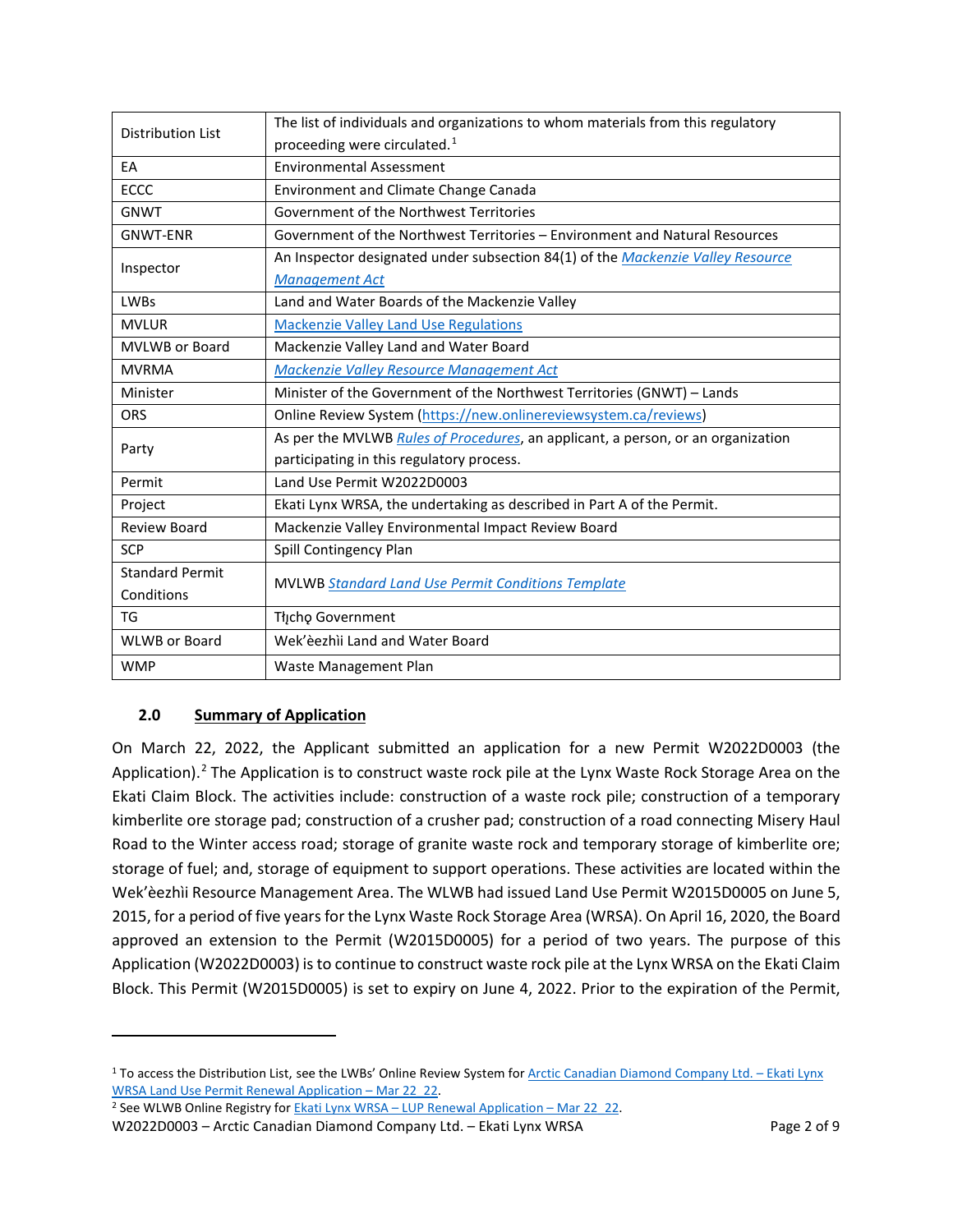the WLWB received a Land Use Permit Application from Arctic on March 22, 2022 to continue the Lynx WRSA Project.

In making its decision and preparing these Reasons for Decision, the Board has reviewed and considered:

- 1) The Permit Application as submitted by the Applicant for the Project;
- 2) The evidence and submissions received by the Board from the Applicant in relation to the Permit; and
- 3) The comments and recommendations, evidence, and submissions received by the Board from Parties during this regulatory proceeding.

#### <span id="page-2-4"></span>**3.0 Regulatory Process**

On March 22, 2022, the Applicant submitted the Application for a new Permit W2022D0003. The Application was subsequently deemed complete and circulated to the Distribution List for public review on the Online Review System (ORS).  $3,4$  $3,4$  In the cover letter of the Application, Arctic requested an exemption from preliminary screening pursuant to the Exemption List Regulations. In the Item for Review, Board staff indicated they agreed the Application may be exempt from preliminary screening in accordance with the Preliminary Screening Exemption List Regulations and Exemption List Regulations of the *Mackenzie Valley Resource Management Act* (MVRMA). Reviewers were encouraged to provide comments and recommendations on the possible exemption along with associated rationale (e.g., on impacts and mitigation measures) to assist with the Board's preliminary screening determination. Reviewer comments were due April 12, 2022.

To assist the Board in making its decision on the Permit, Board staff also circulated a draft Permit for review with the Application to allow all Parties the opportunity to comment on the specific wording of the draft conditions. [5](#page-2-2)

The The The Government (TG) commented that it had no concerns as no changes were being proposed and the project has not been modified and recommended that Arctic continue to engage with TG on activities within the Permit. Wek'èezhìi Renewable Resources Board (WRRB), Independent Environmental Monitoring Agency (IEMA), and Government of the Northwest Territories Environment and Natural Resources Environmental Assessment and Monitoring (GNWT-ENR EAM) all indicated they had no recommendations at this time. The Government of the Northwest Territories Department of Lands noted there were no comments from the Territorial Lands Administration and comments from the Mining Recorder's Office indicated no concerns. Reviewer recommendations and proponent responses are available on the WLWB Online Review System.[6](#page-2-3)

On April 27, 2022, the Board met to make decisions regarding the Application. These decisions and related reasons are described in sections  $5.0$  and  $6.0$  below.

<span id="page-2-0"></span><sup>&</sup>lt;sup>3</sup> See WLWB Online Registry for **Ekati Lynx WRSA Land Use Permit Renewal Application – Mar 22 22.** 

<span id="page-2-1"></span><sup>4</sup> See WLWB Online Review System for Ekati Lynx WRSA - [LUP Renewal Application -](http://registry.mvlwb.ca/Documents/W2022D0003/Ekati%20Lynx%20WRSA%20-%20LUP%20Renewal%20Application%20-%20Engagement%20Record%20-%20Mar%2022_22.pdf) Engagement Record - Mar 22\_22.

<span id="page-2-2"></span><sup>&</sup>lt;sup>5</sup> See WLWB Online Registry for **Ekati Lynx WRSA - [Draft Land Use Permit -](http://registry.mvlwb.ca/Documents/W2022D0003/Ekati%20Lynx%20WRSA%20-%20Draft%20Land%20Use%20Permit%20-%20Mar%2022_22.pdf) Mar 22** 22

<span id="page-2-3"></span><sup>6</sup> See WLWB Online Review System for Ekati Lynx WRSA - [Land Use Permit Renewal Application](https://new.onlinereviewsystem.ca/review/2DAF9AB0-05AA-EC11-997E-CC60C843C6BF)

W2022D0003 – Arctic Canadian Diamond Company Ltd. – Ekati Lynx WRSA Page 3 of 9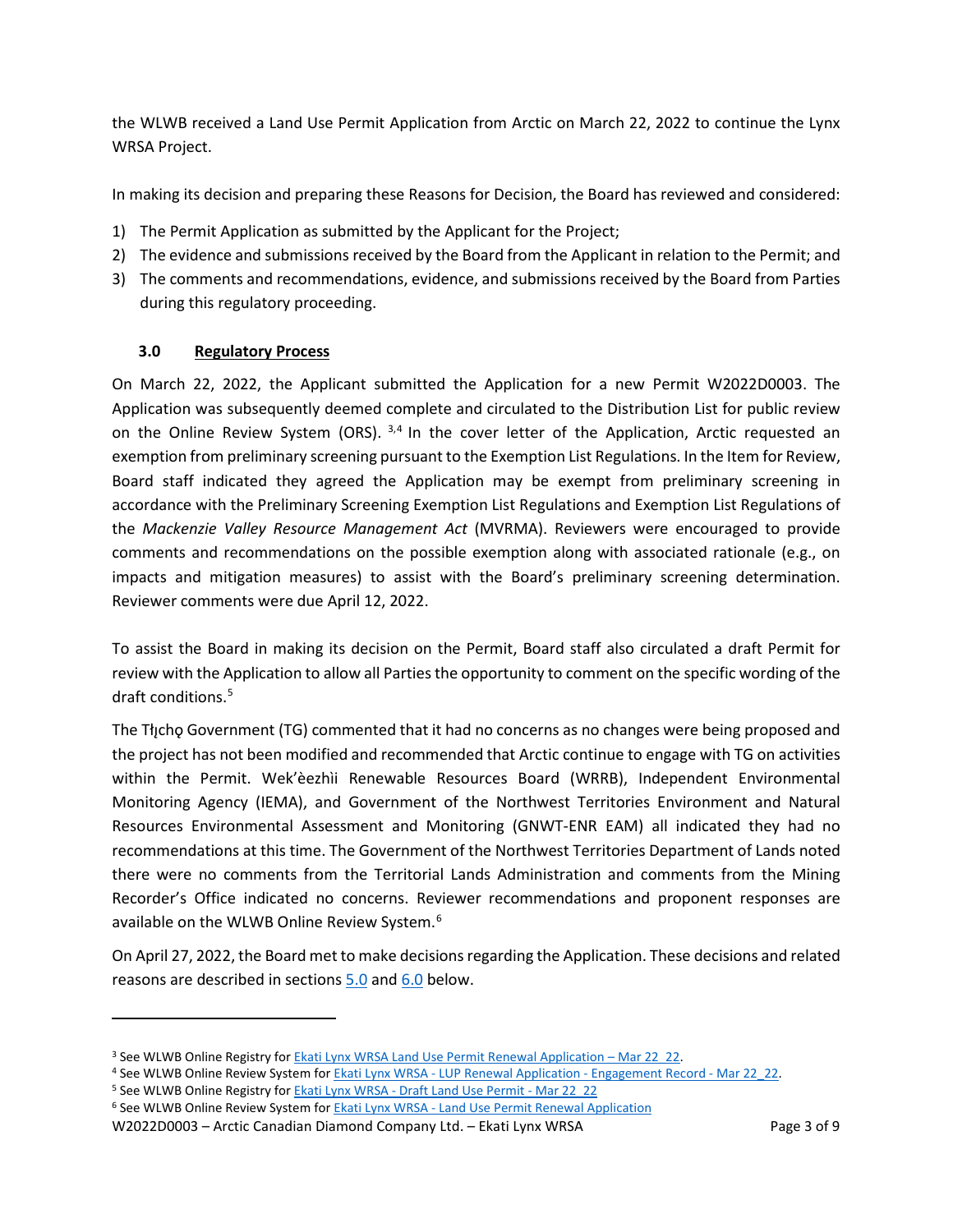## <span id="page-3-0"></span>**4.0 Legislative Requirements Related to Permit Issuance**

The Project is subject to the [MVRMA](http://laws-lois.justice.gc.ca/PDF/M-0.2.pdf) and th[e MVLUR.](http://laws-lois.justice.gc.ca/PDF/SOR-98-429.pdf) As per the [MVLUR,](http://laws-lois.justice.gc.ca/PDF/SOR-98-429.pdf) the proposed use of land for the Project requires a permit. Accordingly, the Board has jurisdiction to issue the Permit as per subsection 59(1) and section 102 of the [MVRMA.](http://laws-lois.justice.gc.ca/PDF/M-0.2.pdf)

In conducting its regulatory process for the Application (as described in sections [3.0](#page-2-4) and [4.0](#page-3-0) above), the Board has ensured that section 62 of the [MVRMA](http://laws-lois.justice.gc.ca/PDF/M-0.2.pdf) and all applicable legislative requirements have been satisfied as outlined in the subsections below. The Board has considered the people and users of the land and water in the Mackenzie Valley, and any Traditional Knowledge and scientific information that was made available to the Board during the regulatory proceeding, as per section 60.1 of the [MVRMA.](http://laws-lois.justice.gc.ca/PDF/M-0.2.pdf) The consideration of information provided to the Board is discussed in detail below and in section 6.0.

## **4.1 Consultation, Engagement, and Public Notice**

As per paragraph 60.1(a) of the [MVRMA,](http://laws-lois.justice.gc.ca/PDF/M-0.2.pdf) in exercising its authority, the Board must consider the importance of conservation to the well-being and way of life of Indigenous peoples of Canada, specifically those to whom section 35 of the *Constitution Act*, 1982, applies and who use an area of the Mackenzie Valley. Accordingly, the Board works with applicants, affected parties (including Indigenous governments and organizations), and other parties (such as other boards and regulators) to ensure that potential impacts of proposed projects, including impacts on rights under section 35, are understood and carefully considered before decisions are made with respect to the issuance of permits and licences.

The Board's requirements for engagement are set out in the MVLWB *[Engagement and Consultation Policy](https://mvlwb.com/sites/default/files/mvlwb_engagement_and_consultation_policy_-_nov_25_19.pdf)* and *[Engagement Guidelines for Applicants and Holders of Water Licences and Land Use Permits](https://mvlwb.com/sites/default/files/mvlwb_engagement_guidelines_for_holders_of_lups_and_wls_-_october_2_19.pdf)*. The Policy and Guidelines were developed to ensure that the Board's obligations for achieving meaningful consultation (as set out by land claims and applicable legislation) with all affected parties, including Indigenous groups in the Mackenzie Valley, are met and engagement and consultation results clearly articulated. In accordance with the Policy and Guidelines, the Applicant's engagement efforts with respect to the Application are detailed in the Engagement Record submitted with the Application.<sup>[7](#page-3-1)</sup> The Applicant also has an approved Engagement Plan, Version 4.1,<sup>[8](#page-3-2)</sup> in place under the Licence and did not propose changes to the Plan. The Applicant must continue engagement efforts as outlined in the approved Plan and as required in the Permit.

The Application was posted to the Board's Public Registry and distributed through the ORS. As the Project is located in the Wek'èezhìi Resource Management Area, the appropriate organizations, governments, First Nations, and Indigenous organizations were included in the Distribution List.<sup>[9](#page-3-3)</sup> The Distribution List

<span id="page-3-2"></span>8 See WLWB Online Registry for W2012L2-0001 - Ekati - [Engagement Plan](https://registry.mvlwb.ca/Documents/W2012L2-0001/W2012L2-0001%20-%20Ekati%20-%20Engagement%20Plan%20-%20Version%204.1%20-%20Jul%2027_18.pdf) - Version 4.1 - Jul 27 18.

W2022D0003 – Arctic Canadian Diamond Company Ltd. – Ekati Lynx WRSA Page 4 of 9

<span id="page-3-1"></span><sup>7</sup> See WLWB Online Registry for Ekati Lynx WRSA - [LUP Renewal Application -](http://registry.mvlwb.ca/Documents/W2022D0003/Ekati%20Lynx%20WRSA%20-%20LUP%20Renewal%20Application%20-%20Engagement%20Record%20-%20Mar%2022_22.pdf) Engagement Record - Mar 22\_22

<span id="page-3-3"></span><sup>9</sup> To access the Distribution List, see the LWBs' Online Review System fo[r Arctic Canadian Diamond Company Ltd.–](https://new.onlinereviewsystem.ca/review/2DAF9AB0-05AA-EC11-997E-CC60C843C6BF) Ekati Lynx [WRSA Land Use Permit Renewal Application](https://new.onlinereviewsystem.ca/review/2DAF9AB0-05AA-EC11-997E-CC60C843C6BF) – Mar 22\_22.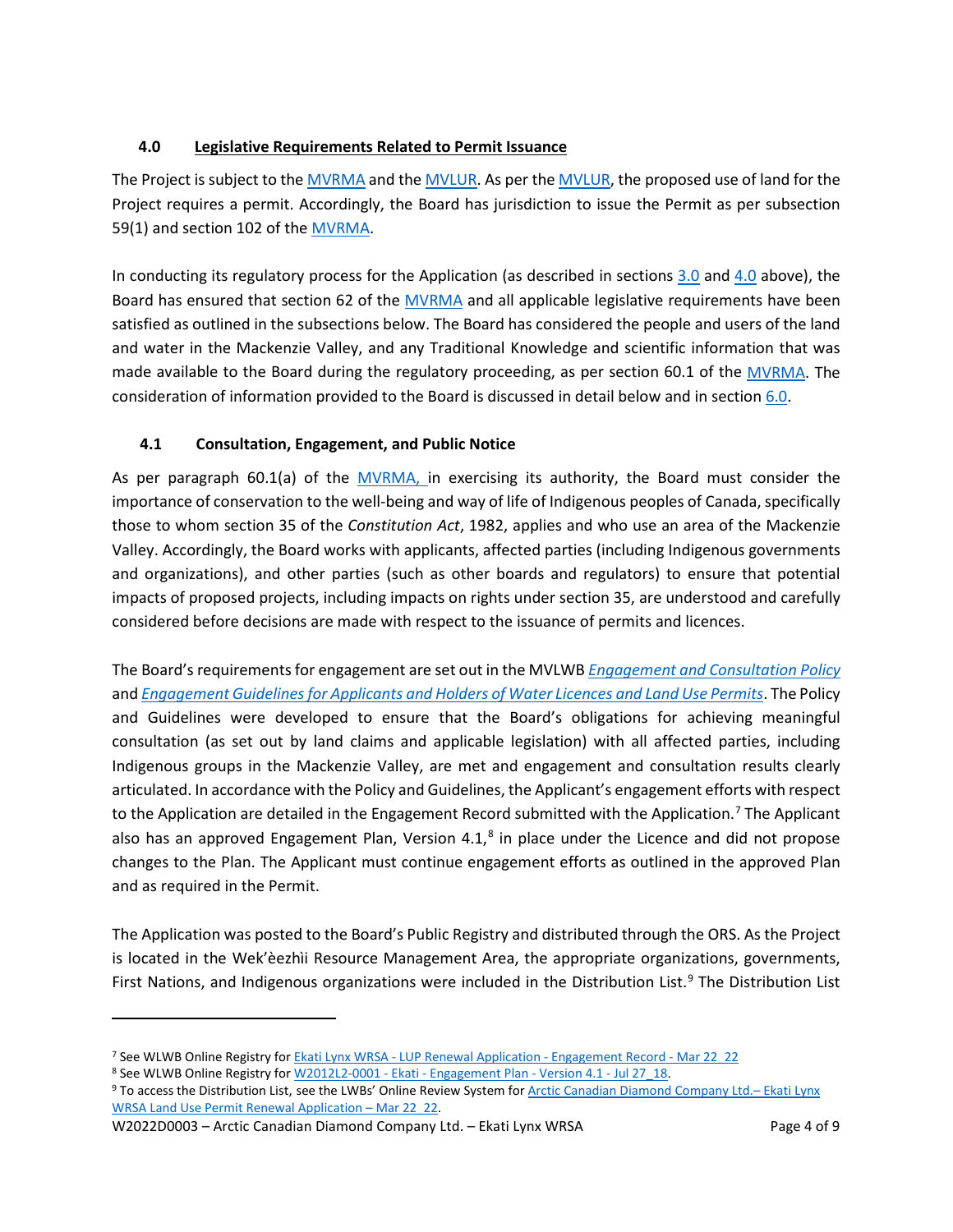was used throughout this proceeding to circulate submissions, information, and updates relevant to the proceeding; the List was periodically updated, and (when requested) individuals with specific interests in the Project were added. More information about the proceeding for the Application is provided above in [section 4.0.](#page-2-4)

In accordance with sections 63 and 64 of the [MVRMA,](http://laws-lois.justice.gc.ca/PDF/M-0.2.pdf) the Board is satisfied that notice of and access to copies of the Application were provided, and that a reasonable amount of time was given to communities, First Nations, and the public to participate in this proceeding and make submissions to the Board.

# **4.2 Eligibility for Land Use Permit**

As per section 18 of the MVLUR, eligibility must be determined before the Board can issue a permit. In section 6 of the Application, the Applicant provided a list to support eligibility (i.e., 281 Crown Mineral Leases all in good standing and various surface leases for the Ekati Diamond Mine) $10$  to demonstrate eligibility under 18(a)(i) of the [MVLUR.](http://laws-lois.justice.gc.ca/PDF/SOR-98-429.pdf) No issues were raised regarding eligibility during this proceeding. Based on the supporting information provided, the Board believes that eligibility requirements under section 18 of the MVLUR have been satisfied.

# **4.3 Land Use Plan Conformity**

As per section 61 of the [MVRMA,](http://laws-lois.justice.gc.ca/PDF/M-0.2.pdf) where an approved Land Use Plan applies, the Board must confirm conformity with the Land Use Plan before issuing a permit or licence.

No approved Land Use Plans apply in the Project area.

# **4.4 Land Use Fees**

The Project is located wholly outside of federal areas, so no land-use fees apply.

# **4.5 Environmental Review (Part 5 of the MVRMA)**

## *4.5.1 Exemption from Preliminary Screening*

In accordance with section 124(1) of the MVRMA, the Board must conduct a preliminary screening of the Application. A preliminary screening of Land Use Permit W2015D0005 was completed June 4, 2015.<sup>[11](#page-4-1)</sup> It was determined that there was no likelihood that the proposed development might have a significant adverse impact on the environment or might be a cause of public concern.

Schedule 1 (Section 2), Part 1, paragraph 2(b) of the MVRMA Exemption List Regulations states that an application can be exempt from preliminary screening if:

A development, or a part thereof, for which renewal of a permit, licence or authorizations is requested that (a) has not been modified; and (b) has fulfilled the requirements of the

W2022D0003 – Arctic Canadian Diamond Company Ltd. – Ekati Lynx WRSA Page 5 of 9

<span id="page-4-1"></span><span id="page-4-0"></span><sup>&</sup>lt;sup>10</sup> See WLWB Online Registry for **Ekati Lynx WRSA - LUP Renewal Application** - Mar 22 22 (i.e., See PDF pg. 4) <sup>11</sup> See WLWB Online Registry for **Ekati Lynx WRSA - [Preliminary Screening -](http://registry.mvlwb.ca/Documents/W2015D0005/Ekati%20Lynx%20WRSA%20-%20Preliminary%20Screening%20-%20Jun%204_15.pdf) Jun 4** 15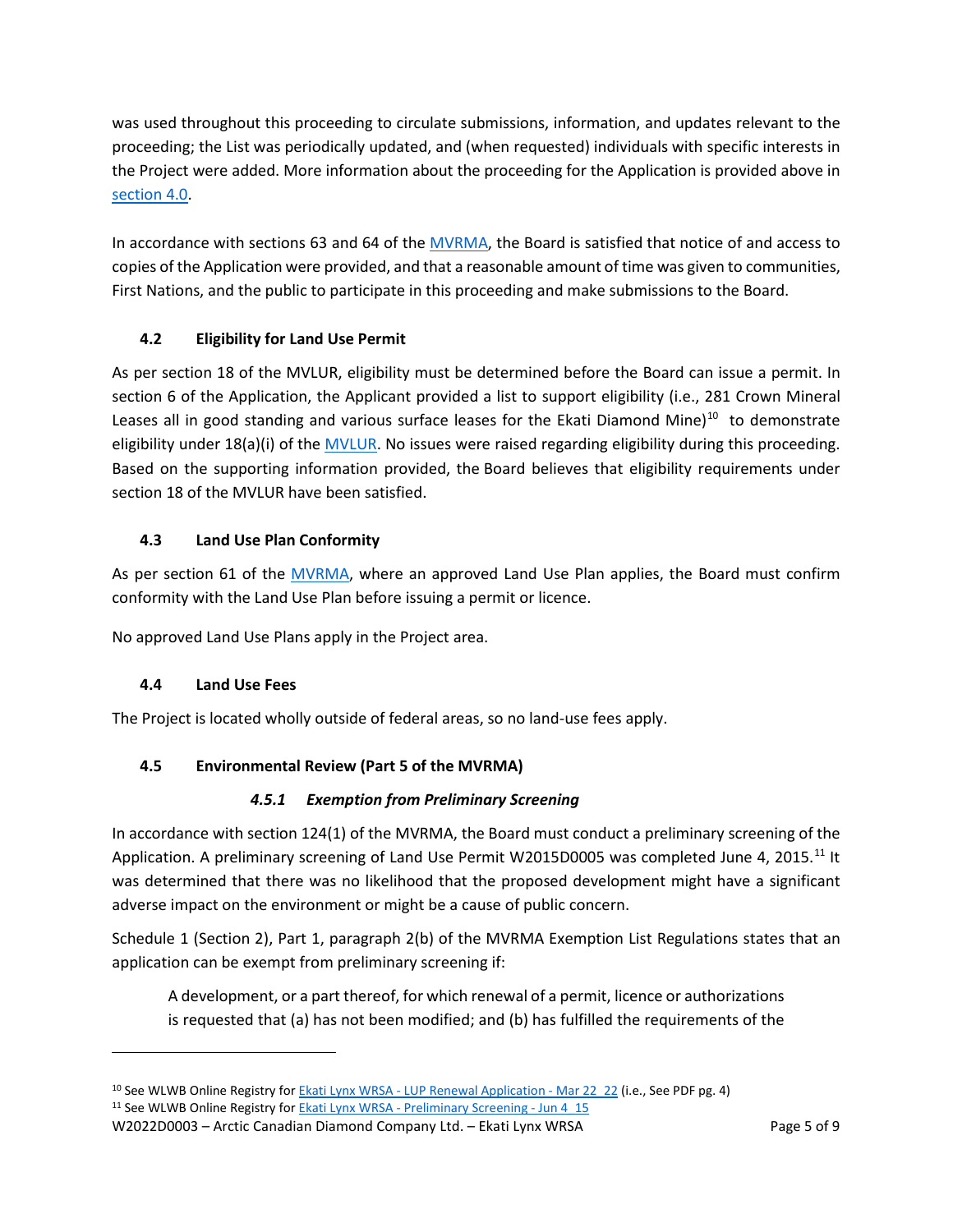environmental assessment process established by the *Mackenzie Valley Resource Management Act*, the *Canadian Environmental Assessment Act* or the *Environmental Assessment Review Process Guidelines Order*.

Arctic identified in its cover letter that the Application was to renew an existing Land Use Permit (W2015D0005) and requested that the Application be exempt from preliminary screening because the project has not been modified and no changes are being proposed for the Land Use Permit. The preliminary screening for Land Use Permit W2015D0005 was reviewed and it was confirmed that the activities and the area previously screened remain the same and thus agree that this Application should be exempt from preliminary screening. No parties provided comments with respect to the preliminary screening as part of the public review.

# *Decision #1: The Board has determined that the Application submitted by Arctic Canadian Diamond Company Ltd. is exempt from preliminary screening in accordance with the Exemption List Regulations.*

The Board is satisfied that the requirements of Part 5 of th[e MVRMA](http://laws-lois.justice.gc.ca/PDF/M-0.2.pdf) have been met for the Project.

### **5.0 Decision – Land Use Permit W2022D0003**

Having due regard to the facts, circumstances, and the merits of the submissions made to it, and to the purpose, scope, and intent of the [MVRMA,](http://laws-lois.justice.gc.ca/PDF/M-0.2.pdf) the Board has determined that Permit W2022D0003 should be issued, subject to the scope, definitions, conditions, and term contained therein. The Board's determinations and reasons for this decision are set out below.

The Permit has been developed to address the Board's statutory responsibilities, to protect the receiving environment, and to address issues within the Board's jurisdiction that were identified and investigated during this regulatory proceeding.

In developing the Permit, the Board considered the existing Land Use Permit W2015D0005, as well as MVLWB *[Standard Land Use Permit Conditions Template](https://mvlwb.com/sites/default/files/standard_land_use_permit_conditions_template_-_public_version_2.3_-_aug_7_20.pdf)* (Standard Permit Conditions) and included a number of these standard conditions that are relevant to the Project. The Standard Permit Conditions have been established by the LWBs based on information from LWB policies and guidelines, other applicable guidelines and best practices, meetings with Inspectors, input from LWB staff, and feedback from a public review. Each standard condition has been evaluated against the following characteristics of an ideal condition:

- Clearly part of LWBs' authority;
- Has a clear purpose and rationale;
- Is practical and enforceable;
- Matches the scale of the project; and
- Does not conflict with existing legislation (i.e., is not less stringent).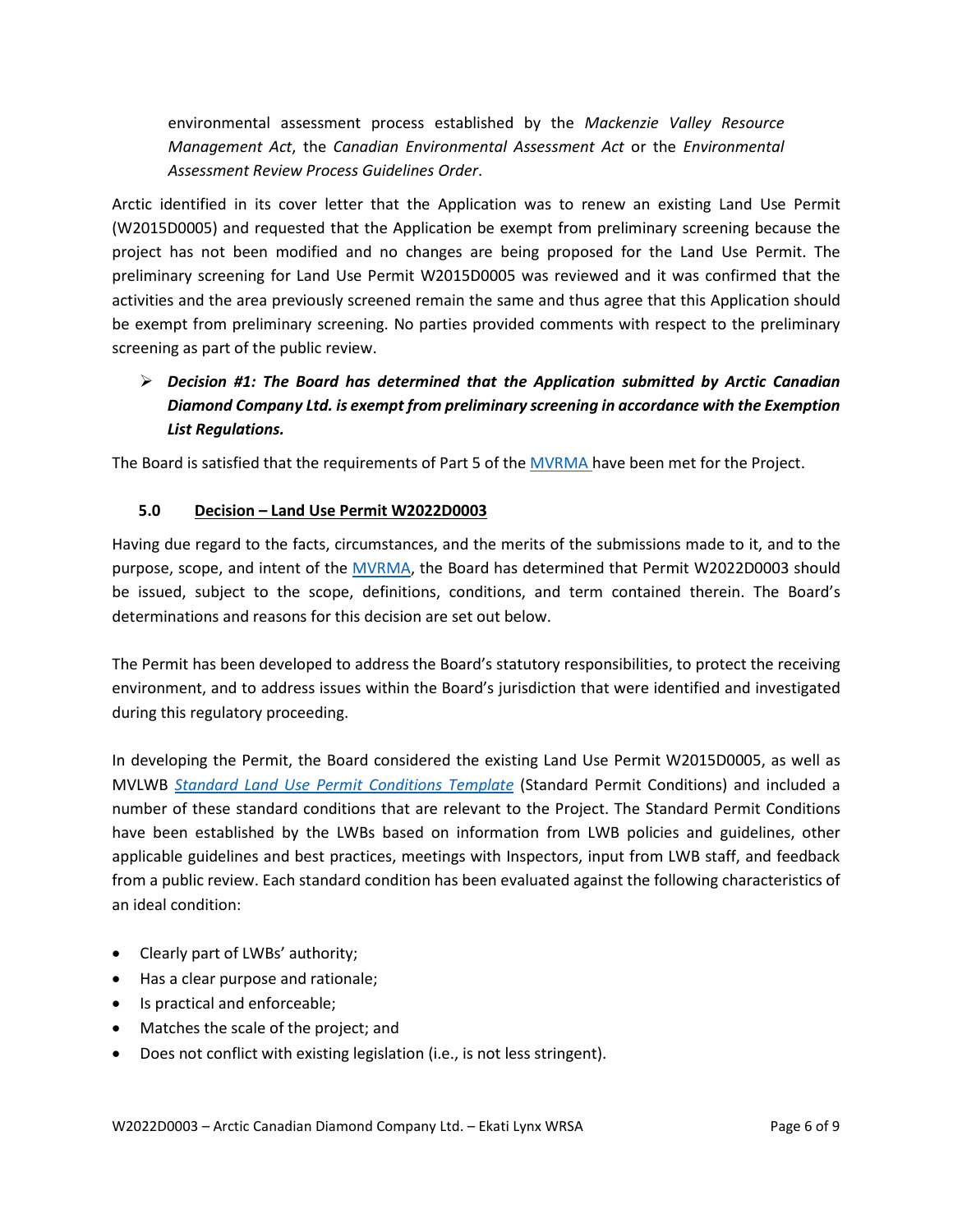The draft Permit included three non-standard conditions (highlighted in green for reviewers) carried over from Land Use Permit W2015D0005. No concerns were raised regarding the inclusion of the non-standard conditions.

As noted i[n section 4.0,](#page-2-4) Board staff circulated a draft Permit for review to allow Parties to provide specific input to the Board on possible conditions, and the Board considered these review comments and recommendations in making its determination on the Permit conditions. The Standard Permit Conditions include general rationale for each standard condition, and as such, the language of any standard condition included in the Permit is only discussed in detail in the following sections of these Reasons for Decision when it specifically relates to concerns or recommendations raised during the regulatory proceeding. The Board's reasons for developing and including project-specific conditions, including discussion of any concerns and recommendations raised regarding these conditions, are detailed in the relevant sections below.

# **5.1 Term of Permit**

The Applicant has applied for a term of five years for the Permit. Subsection 26(5) of the **MVLUR** allows for a Permit term of not more than five years. There were no concerns raised by Parties during the public review regarding the term of the Permit. After reviewing the submissions made during this regulatory proceeding, the Board has determined an appropriate term for the Permit is five years.

## **5.2 Part A: Scope of Permit**

The scope of the Permit ensures the Permittee is entitled to conduct activities which have been applied for and which have been subject to Part 5 of th[e MVRMA.](http://laws-lois.justice.gc.ca/PDF/M-0.2.pdf) In setting out the scope of the Permit, the Board endeavoured to provide enough detail to identify and describe the authorized activities, without being unduly restrictive or prescriptive, and to allow for project flexibility, as contemplated in the Application, throughout the life of the Permit.

Based on the activities described in the Permit Application and on the scope outlined in the Standard Permit Conditions, Board staff included a draft scope in the draft Permit that was circulated for public review. The Board did not receive any comments or recommendations regarding the draft scope during the proceeding, so the Board accepted it as the scope of the Permit.

## **5.3 Part B: Definitions**

The Board defined certain terms in the Permit to ensure a common understanding of the conditions, to avoid future differences in interpretation of the Permit, to reflect Project-specific evidence, and to support consistency across licences and permits issued by the LWBs. For the most part, the Board selected applicable definitions relevant to the Project from the Standard Permit Conditions. No comments or recommendations were received from reviewers on the Definitions of the draft Permit during the public review, therefore, no changes were made to the Permit Definitions.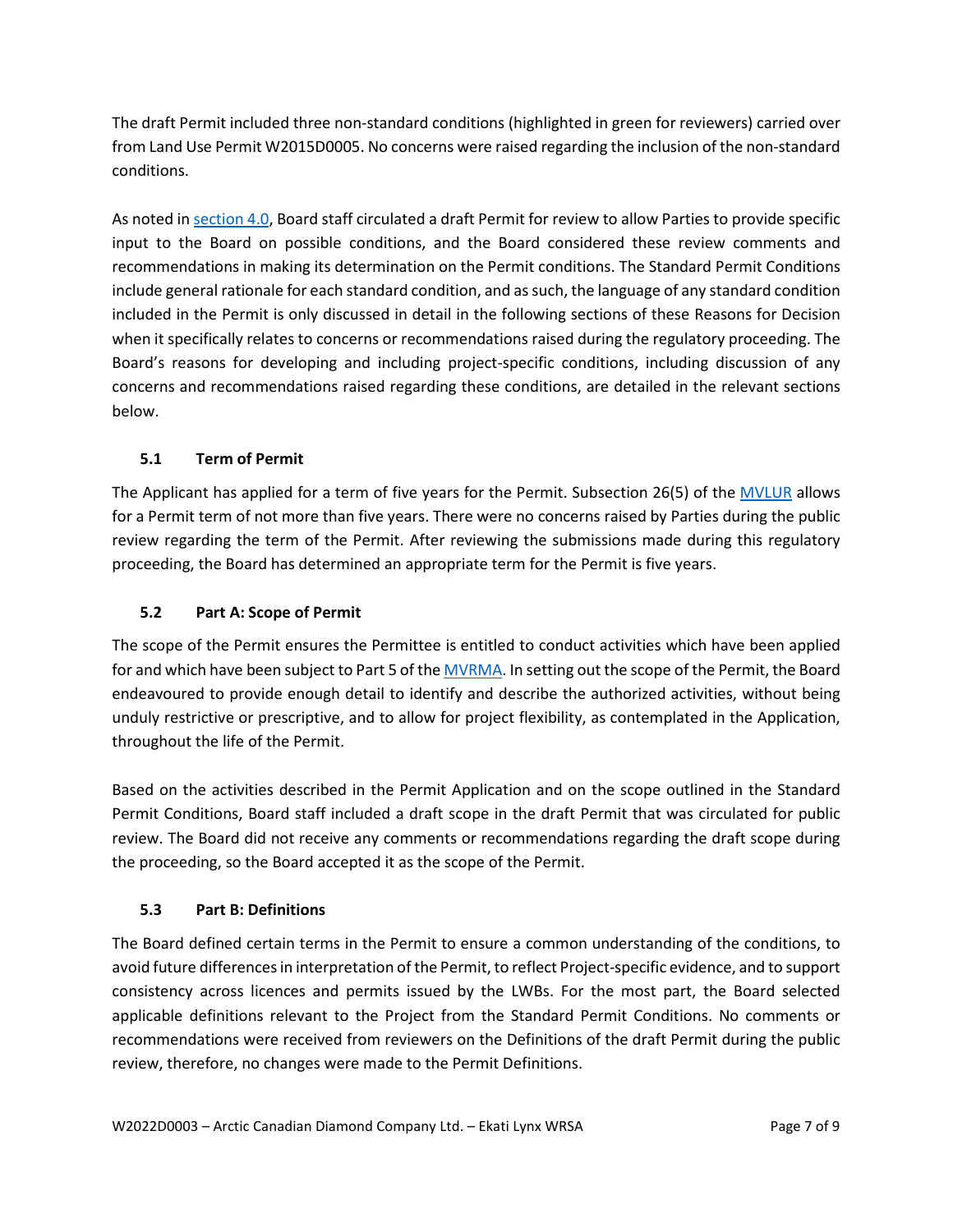#### **5.4 Part C: Conditions Applying to All Activities**

The subheadings below correspond to the headings in the conditions section of the Permit, as outlined in subsection 26(1) of the **MVLUR**.

#### 26(1)(b) Time and 26(1)(j) Protection of Historical, Archaeological, and Burial Sites

The 'Initial Notification - Contact Inspector' and 'Site Discovery and Notification' conditions were included for consideration in the draft Permit. The conditions also included green highlights requesting input with regards to Inspectors contact number. No comments and/or recommendations were received from Reviewers with regards to these conditions during the public review. Land Use Permit W2015D0005 included the contact number for the GNWT Lands Inspectors and since there were no comments/recommendations on these two conditions, the Board included the current applicable GNWT-Lands Inspector contact number in the Permit.

#### 26(1)(l) Security Deposit

The Board is authorized to require the Permittee to provide security to the Minister by subsections 71(1) of the [MVRMA](http://laws-lois.justice.gc.ca/PDF/M-0.2.pdf) and 32(1) of the [MVLUR.](http://laws-lois.justice.gc.ca/PDF/SOR-98-429.pdf) Subsection 71(3) of the MVRMA specifies how the security may be applied.

No security estimate was included as part of the Application. Arctic stated in section 18 of the Application that "there is a Board approved closure plan and closure cost estimate in place for the Ekati mine. No changes are being requested to the approved existing closure plan or closure cost estimate with this application". The 'Determination of Project Liability' and 'Security Deposit' conditions were included for consideration in the draft Permit. These two conditions are non-standard conditions that were carried over from W2015D0005 Permit and were included to ensure the proponent outlines its reclamation strategy and calculates its liability for the Lynx WRSA. The Board also recognizes that an approved RECLAIM estimate for the entire Ekati site, including the Lynx WRSA, is already held under Ekati's main Water Licence W2020L2-0004. The security amount for the Lynx WRSA has not been parcelled out from the overall amount, and so an explicit security amount is not included in the Permit. No comments or recommendations were received from Reviewers with regards to these two non-standard conditions and the Applicant did not object to the inclusions of these conditions; thus, the Board has retained these two non-standard conditions in the Permit.

The Board is satisfied that the security requirements included in the Permit ensure that sufficient financial resources will be in place in advance of any liabilities that will be incurred.

## 26(1)(m) Fuel Storage

The 'Maximum Fuel On Site' condition was included for consideration in the draft Permit. The condition included green highlights with regards to the total maximum litres of fuel that will be stored on site. No comments and/or recommendations on the condition was received from Reviewers. Section 13 of the Application indicates that 10,000 Litres of diesel will be stored adjacent to the crusher. Therefore, the